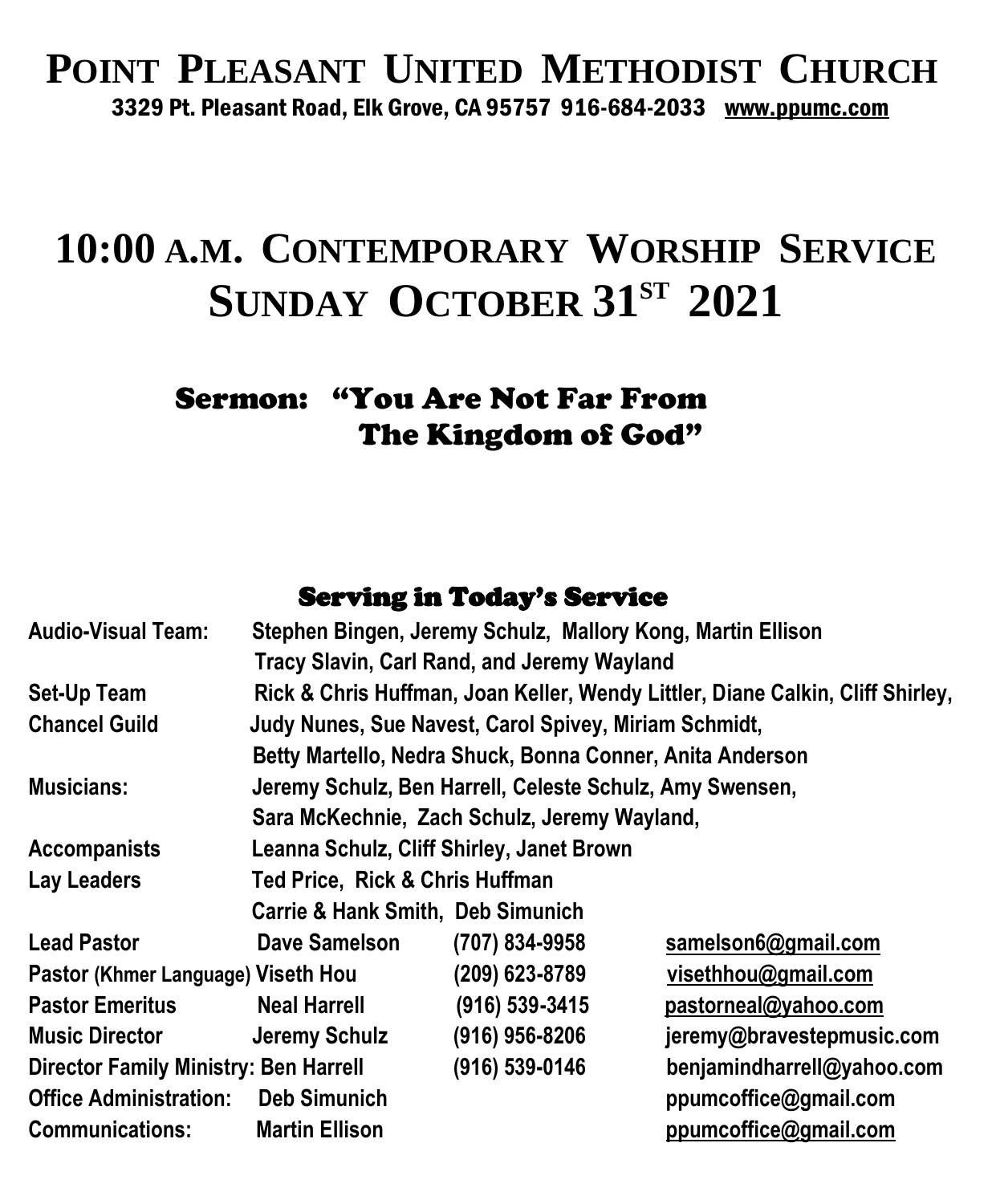### **Welcome and Announcements**

## **Opening Song: "Hallelujah" (Your Love is Amazing)**

**Call to Worship***: {From Ephesians 4:1-6}*

*One: I urge you to live a life worthy of your calling*

**Many: Be completely humble and gentle, patiently bearing with one another in love.**

*One: Make every effort to keep the unity of the Spirit through the bond of peace.*

**Many: For there is one body and one Spirit**

*One: One Lord, one faith, one baptism*

**All: One God and Father of all, who is over all, and through all, and in all. Amen.**

| Song: | "Love the Lord" |
|-------|-----------------|
|       |                 |

**Children's Time and Children's Activity Bags Sonia Samelson**

**Song of Preparation: "More Than Amazing"** 

**Scripture:** Mark 12:28-34

One of the scribes came near and heard the Saducees disputing with one another, and seeing that Jesus answered them well, he asked him, "Which commandment is the first of all?" Jesus answered, "The first is, 'Hear, O Israel: the Lord our God, the Lord is one; you shall love the Lord your God with all your heart, and with all your soul, and with all your mind, and with all your strength.' The second is this, 'You shall love your neighbor as yourself.' There is no other commandment greater than these." Then the scribe said to him, "You are right, Teacher; you have truly said that 'he is one, and besides him there is no other'; and 'to love him with all the heart, and with all the understanding, and with all the strength,' and 'to love one's neighbor as oneself,' —this is much more important than all whole burnt offerings and sacrifices." When Jesus saw that he answered wisely, he